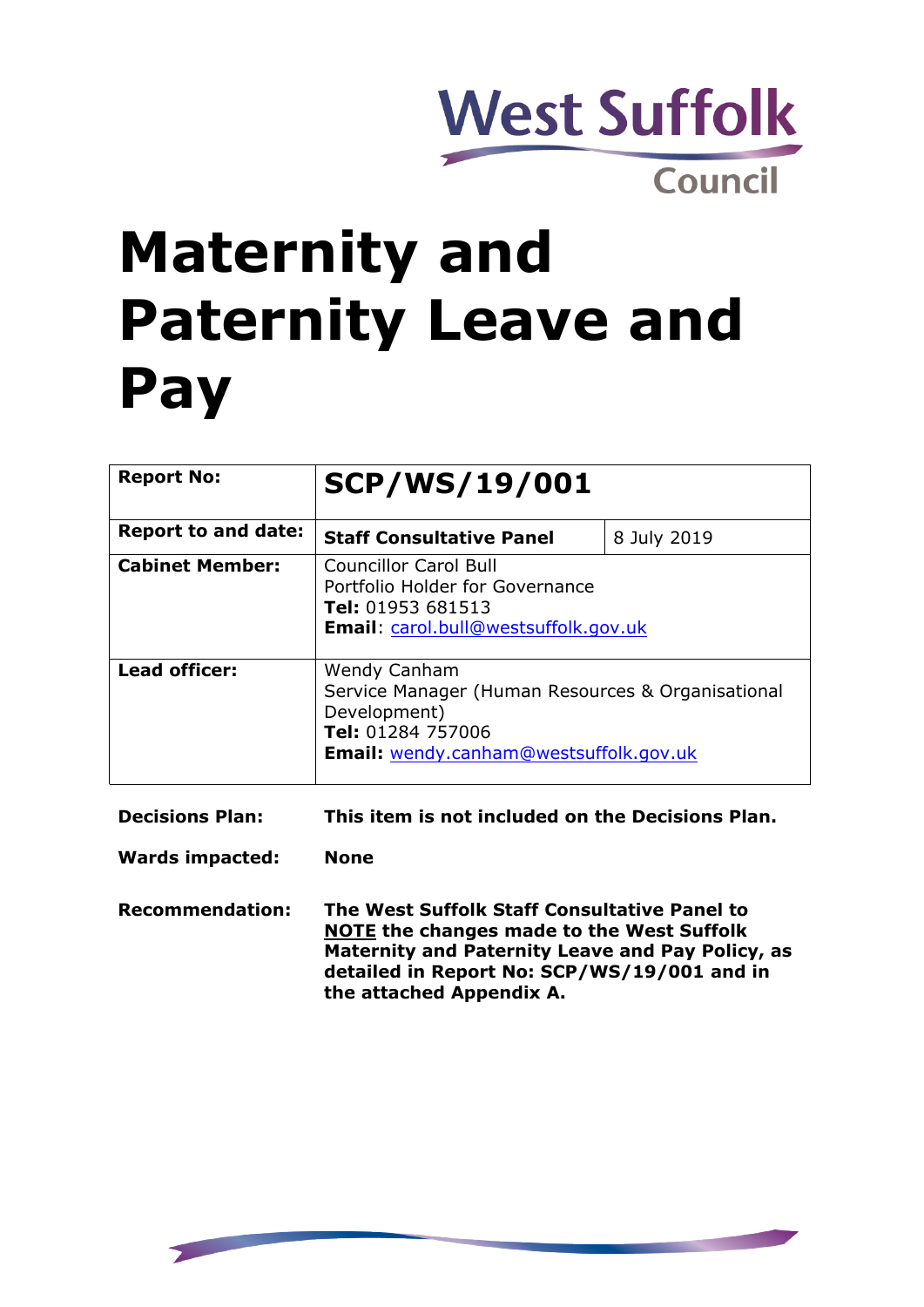#### **1. Background / Context**

- 1.1 At the meeting in January 2015, it was agreed that any legislative changes to policies would be incorporated into those policies at the time of the change and reported to the next Staff Consultative Panel meeting for information.
- 1.2 In order to balance the package offered to both the female and male workforce relating to maternity/paternity pay a light review of the Policy was carried out.
- 1.3 Whilst the previous Policy met the statutory requirements of two weeks paid leave on SPP rate, it was not considered to be advantageous to staff who have tended to take leave as opposed to paternity leave due to the reduction in pay for the period. The review has resulted in an enhancement for paternity pay, depending upon length of service, for partners who are to support the mother or to look after the baby. This has also been important in terms of our commitment to the employer of choice and good practice.
- 1.4 Legislation relating to parental bereavement leave, which became an Act of Parliament in September 2018, is due to be introduced in April 2020. Government consultation has ended, providing information which has informed an early approach to the pending change and this has been included in this Policy.

# **2. Proposals**

2.1 The updated West Suffolk Maternity and Paternity Leave and Pay Policy is attached as Appendix A to this report.

#### **3. Alternative Options**

- 3.1 There is an alternative to do nothing but to remain compliant with statutory requirements in terms of paternity leave.
- 3.2 In terms of parental bereavement leave, the alternative was to wait until the introduction of the Act in 2020 was considered. However the Government consultation on this subject has ended and strong indications of the changes suggest the content of the Act. The change in the content of this policy again is considered to be the expectation of a good employer and the employer of choice being enhanced.

**Contract Contract Contract Contract Contract Contract Contract Contract Contract Contract Contract Contract Contract Contract Contract Contract Contract Contract Contract Contract Contract Contract Contract Contract Contr** 

#### **4. Consultation and engagement**

4.1 Not applicable as policy is being updated.

#### **5. Risks**

5.1 No risks identified.